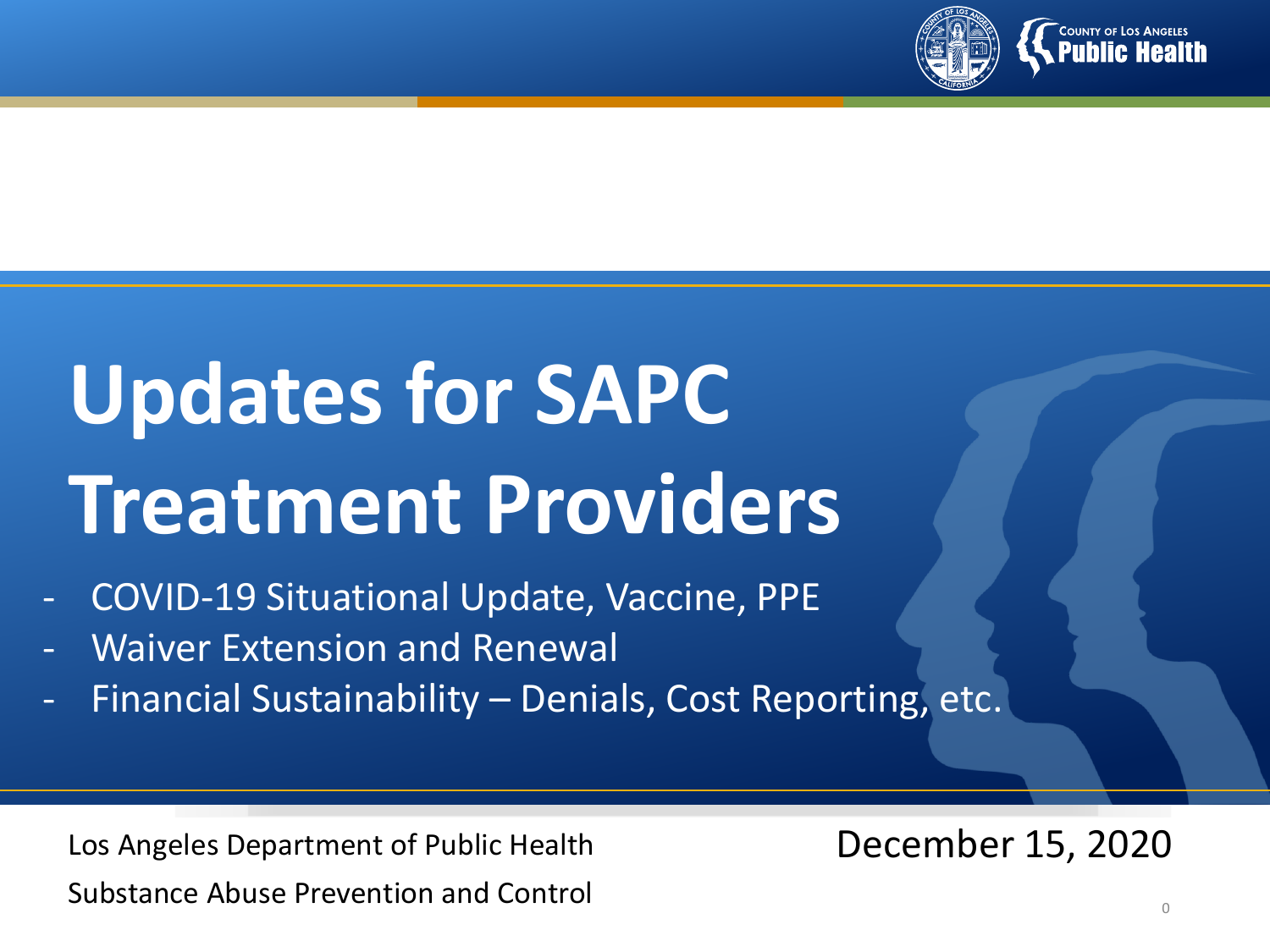

# **COVID-19 Updates**

- **Situational Update**
	- Peak of pandemic will likely extend from now until January.
	- All outpatient settings (RSS, OP, IOP, OTP, OP-WM) should be maximizing telehealth and telephone services.



- Congregate settings need to be following all precautions possible face shield + mask is ideal in most cases.
- **Need to fight the urge to return to normal and continue to do all the things we know we should be doing.** 
	- Relying on provider agency leadership to set the tone with clients and staff.
- **Quarantine period**: DPH will be shortening the quarantine period consistent with CDC guidance from 14 days to 10 days, with a 7-day option for essential workers that have a negative PCR test for COVID after Day 5. Further guidance pending.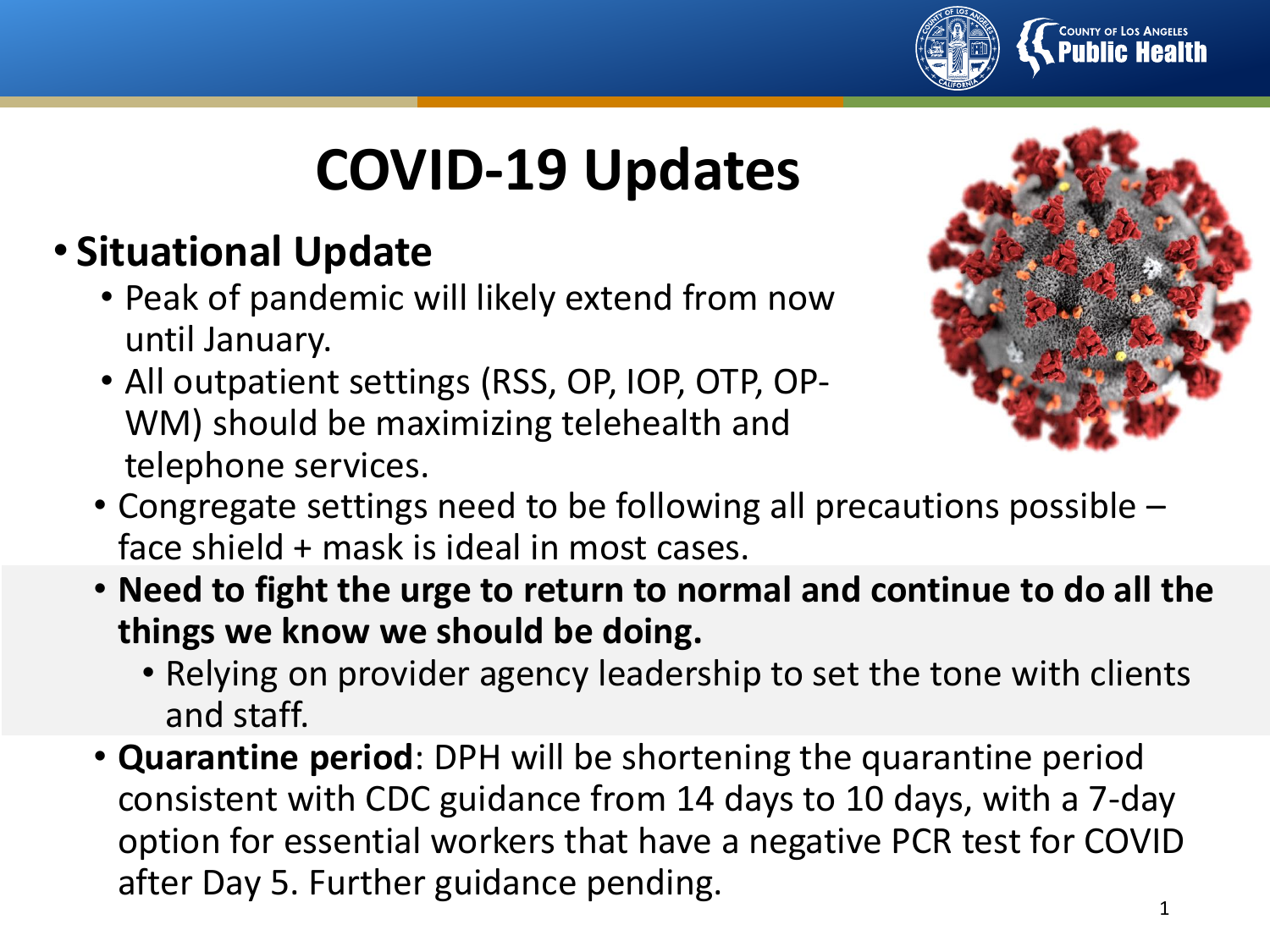

### **Vaccine**

#### •**Overview**

- Very first recipient groups will be frontline hospital workers and extremely high-risk clients, and even with this group, initial period of vaccine rollout will be insufficient.
- SUD providers will be prioritized, though it will likely be at least several weeks.
- DPH is exploring optimal distribution strategies, will likely involve strike teams for settings without medical staff to administer vaccine.
- Provider agencies do NOT need to worry about storage DPH will handle this.

#### • **Planning**

- Will require 2 shots how to manage follow up with clients.
	- Will be helpful for provider agencies to do your best to obtain updated and accurate contact info for clients.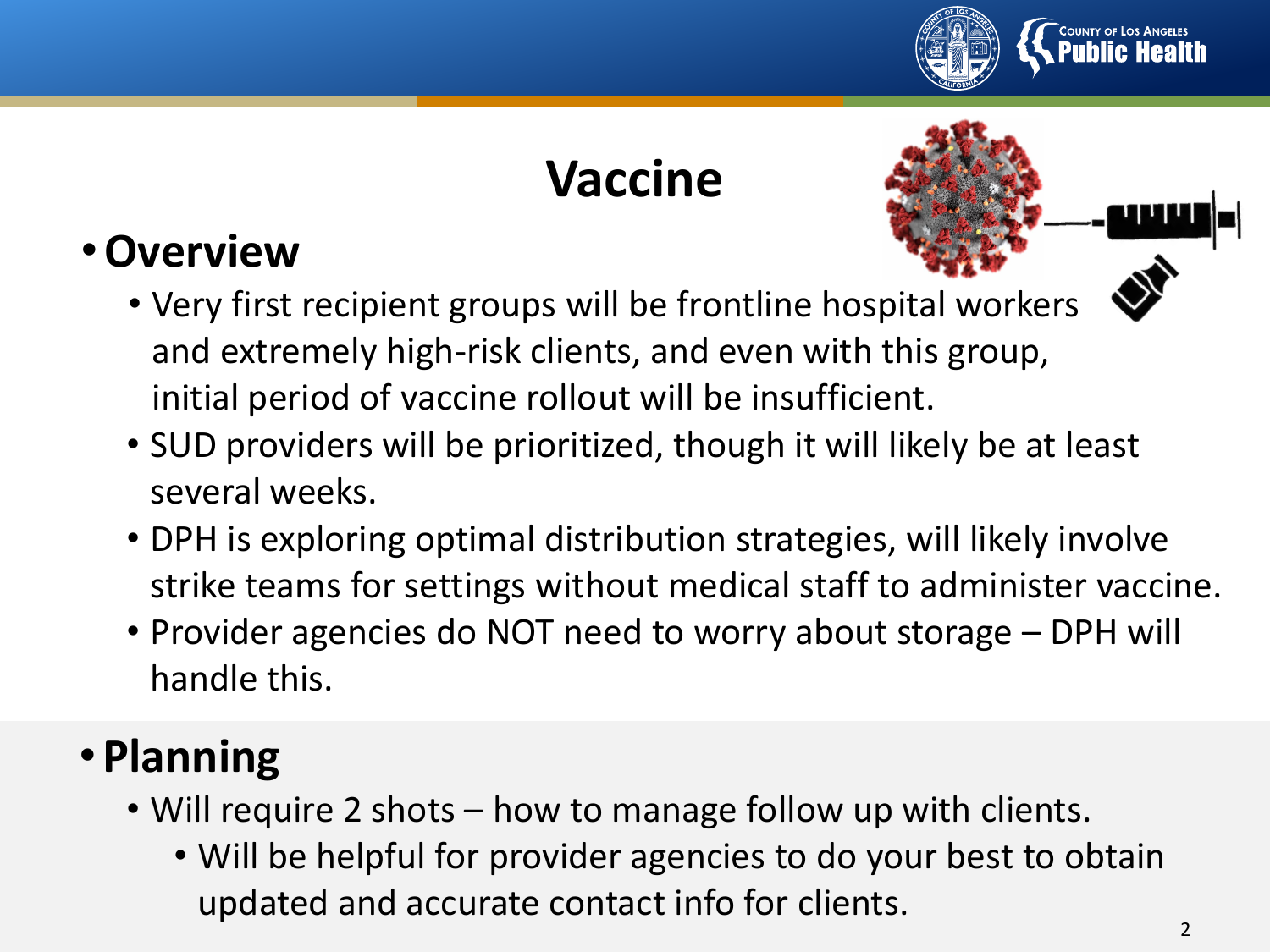

## **Upcoming PPE Distribution**



### **DPH will conduct a one-time large PPE distribution to be completed by the end of DECEMBER 2020.**

- PPE will be delivered to sites. There will be NO PICK-UP OPTION.
- Will include Outpatient, Opioid Treatment Providers, and Congregate Settings (Residential, Inpatient, RBH).
- PPE will consist of gloves, gowns, N95s, surgical masks and face shields.
- **Call to Action**  Providers should begin identifying safe and adequate storage space right now.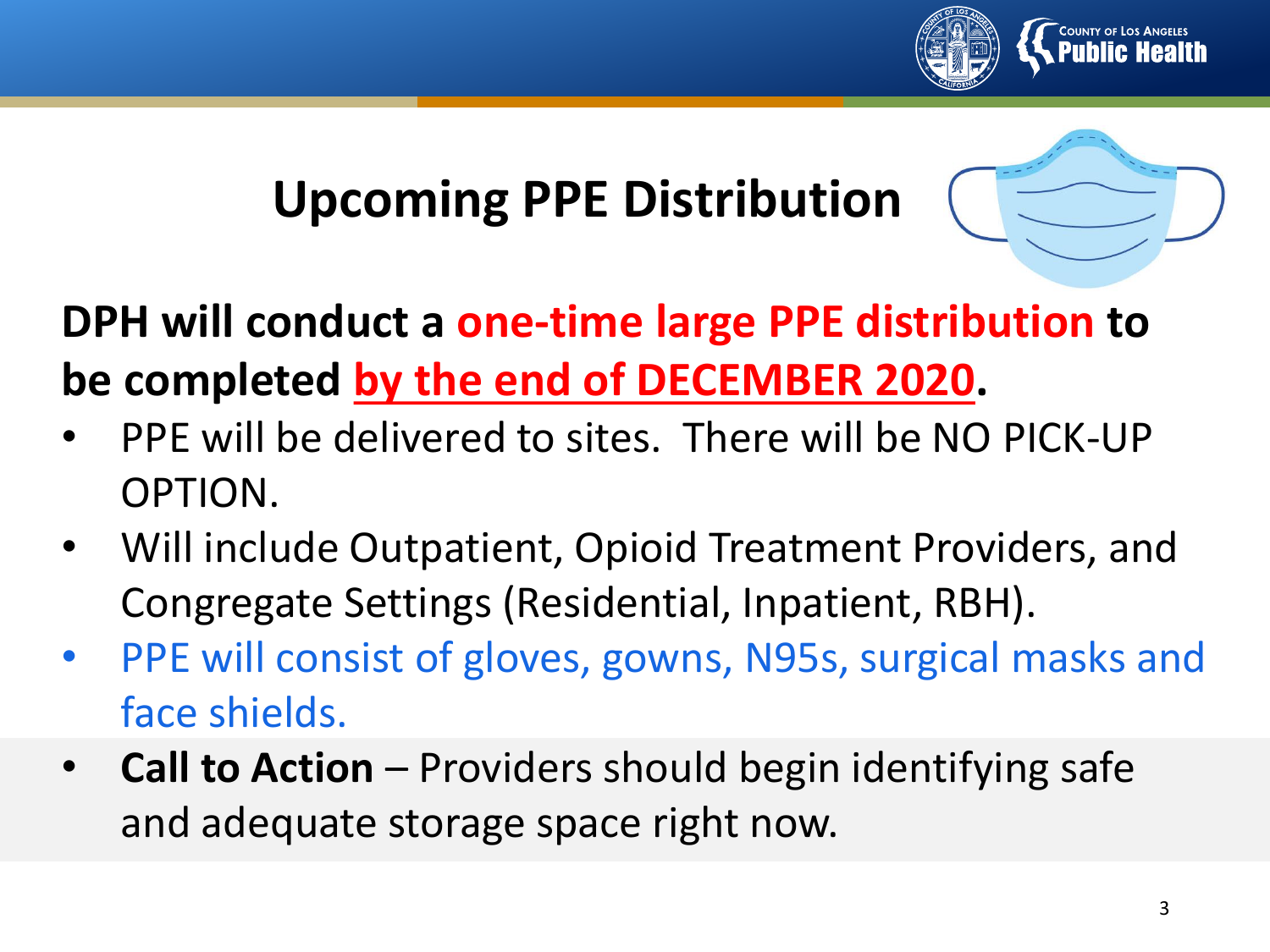

# **PPE** (cont'd)



- Provider agencies should plan and secure their own supplies of PPE to meet patient and staff needs.
- In most cases, face shield + mask is ideal.
- SAPC will provider PPE updates during monthly provider COVID update calls.
- PPE wholesaler: [www.lovla.org](http://www.lovla.org/)
- Any assistance or request for PPE can be sent to Daniel Deniz at [ddeniz@ph.lacounty.gov.](mailto:ddeniz@ph.lacounty.gov)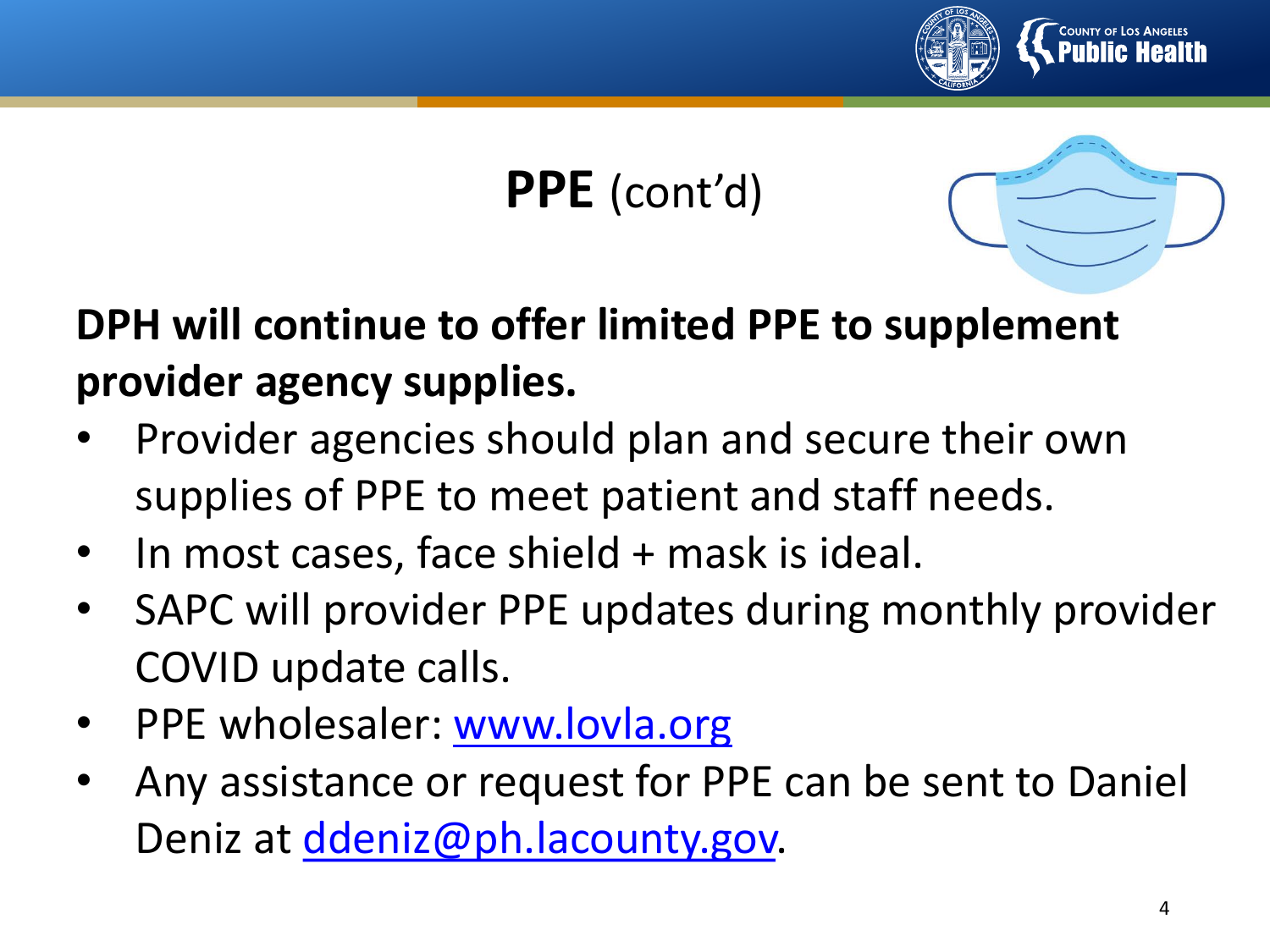

#### **Waiver Extension & Renewal**



#### • **Systems colliding… in an integrated and overall positive way**

- This is care integration in action.
- DMC-ODS was not the first major change more changes to come:
	- Medical necessity
	- Shortened residential lengths of stay
	- More MAT and Recovery Services
	- Strategies to expand access and reimbursable services while still ensuring quality and system integrity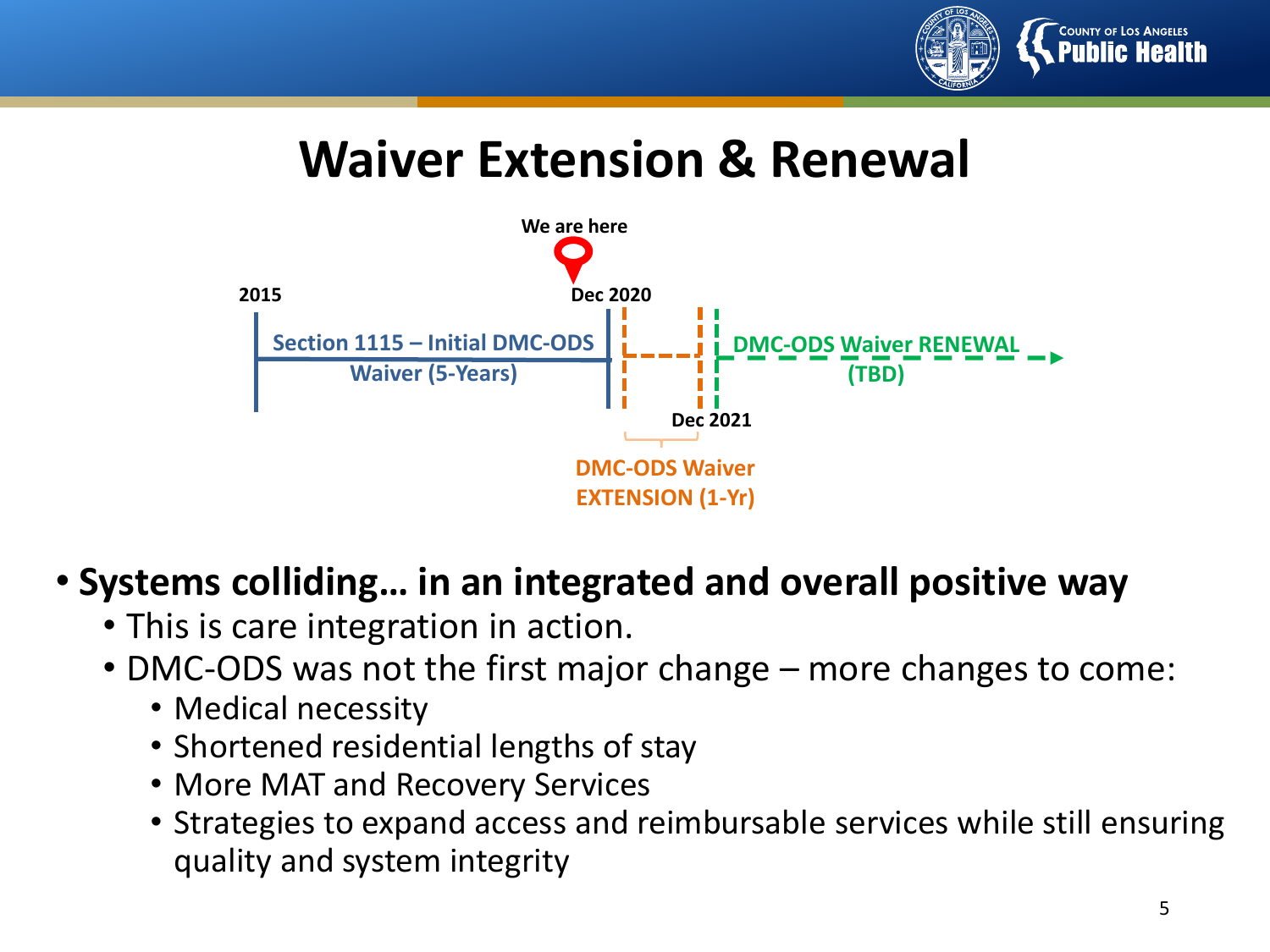

#### **Financial Sustainability**

- **Important financial considerations in the next 1-2 years**
	- Impact of **PANDEMIC** on revenue → Reduced services will result in reduced **revenue, which is why maintaining services will be essential.**
		- Need to track service delivery volumes closely, particularly regarding where your revenue is in relation to your costs (due to need to ultimately reconcile at lesser of costs or charges).
	- **Provider agencies will start to feel the impact of STATE DENIALS that will need to be corrected prior to cost reporting/reconciliation.**
		- We need to start getting good at addressing denials.
			- Recommend using SAPC denial reasons and resolution resources to identify the most common reasons for the specific denials at your site and then train staff on respective resolutions so these are flagged. Then incorporate the resolution to your most common denials into your normal claims submission process.
	- **Provider agencies will start to feel the impact of COST RECONCILIATION from the start of DMC-ODS.**
		- Provider agencies will start to get a sense of how revenue from DMC-ODS compares to their costs (for those who haven't already been tracking this) and feel the financial impact of cost reconciliation in a DMC-ODS environment.
		- Providers will need to make adjustments to their costs accordingly and may realize that increased revenues allow them to increase their costs (increase salaries to better compete for staff, hire more staff to reduce caseloads, hire more LPHAs, offer MAT, etc).